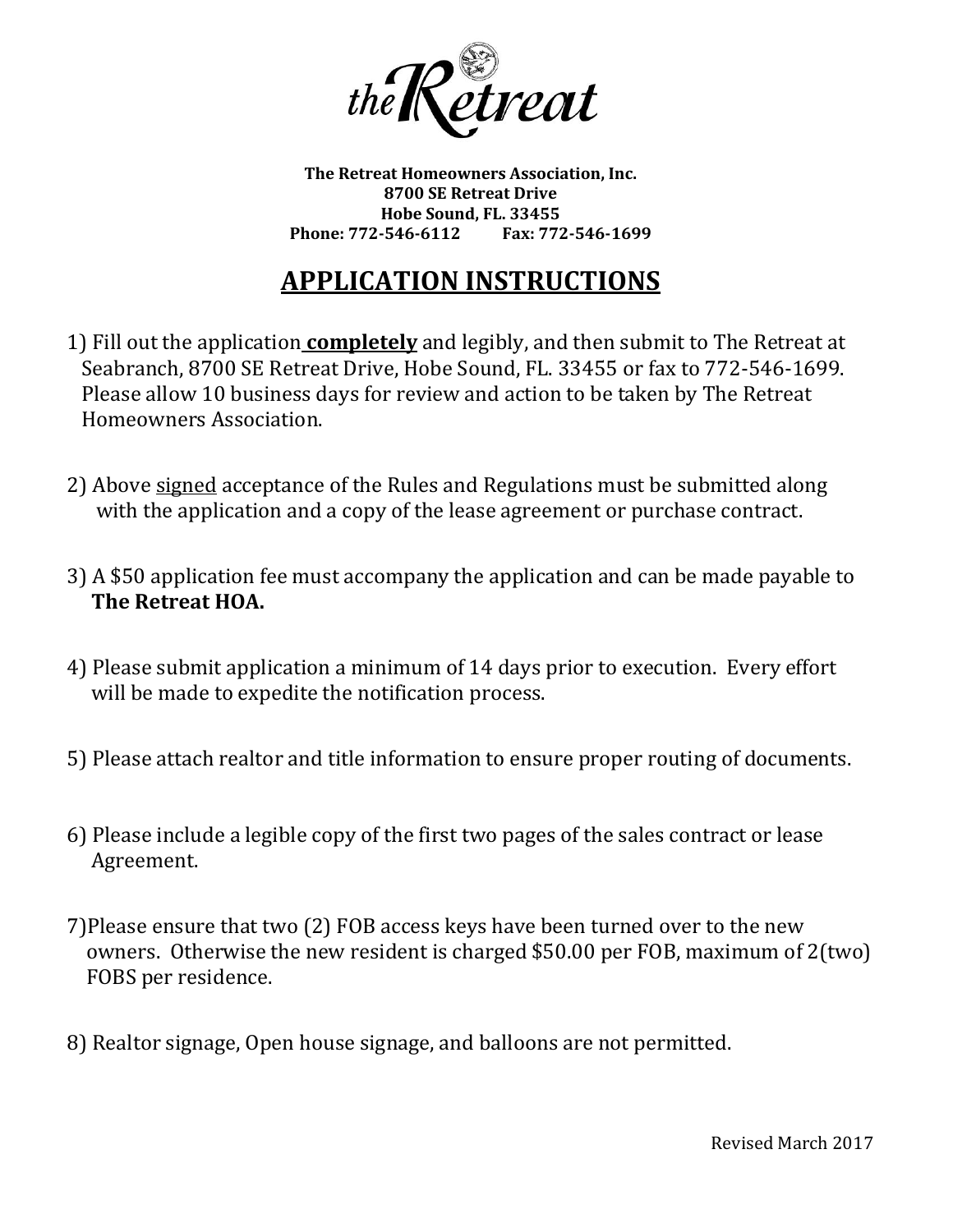

#### **The Retreat Homeowners Association, Inc. 8700 SE Retreat Drive Hobe Sound, FL. 33455 Phone: 772-546-6112 Fax: 772-546-1699 APPLICATION FOR LEASE OR PURCHASE**

| Lease / Purchase (circle one)                                                                                                    |           |  |
|----------------------------------------------------------------------------------------------------------------------------------|-----------|--|
|                                                                                                                                  |           |  |
|                                                                                                                                  |           |  |
|                                                                                                                                  |           |  |
|                                                                                                                                  |           |  |
|                                                                                                                                  |           |  |
|                                                                                                                                  |           |  |
| Check here if Lessee is an active member of the military service.<br>List all regular occupants, relationship and age of minors: |           |  |
| NAME ADDRESS                                                                                                                     | TELEPHONE |  |
|                                                                                                                                  |           |  |
|                                                                                                                                  |           |  |
|                                                                                                                                  |           |  |

Pets: Yes No Mo If yes, Breed, Color, Age, Sex, Neutered?

ASSOCIATION RULE: - Trucks, motorcycles, boats, vans and commercial vehicles must be parked within the garage and may not be parked in the driveway.

| <b>MAKE</b> | <b>MODEL</b> | <b>YEAR</b> | <b>STATE</b> | <b>REGISTRATION</b> |
|-------------|--------------|-------------|--------------|---------------------|
|             |              |             |              |                     |
|             |              |             |              |                     |
|             |              |             |              |                     |

For purchase of property: Closing Date: \_\_\_\_\_\_\_\_\_\_\_\_\_\_ Mortgage Co.: \_\_\_\_\_\_\_\_\_\_\_\_\_\_\_\_\_\_\_\_\_\_\_\_\_\_\_\_\_\_\_\_\_\_\_\_\_ For rental agreement: Lease Term: \_\_\_\_\_\_\_\_\_\_\_\_\_to \_\_\_\_\_\_\_\_\_\_\_ (4 mo. Minimum per Association documents)

**This information is provided for consideration for membership with The Retreat POA. I/We acknowledge receipt of a copy of the Declaration of Covenants and Conditions, Articles of Incorporation, Bylaws and Rules and Regulations of The Retreat Homeowners Association from the owner. I/We have read these documents and agree to abide by them. Failure to comply with terms and conditions therof shall be a material default and breech of the lease / purchase agreement.**

Note: 1 – A copy of lease / sales agreement must accompany this application.

2 – This application must be signed by new buyer or lessee.

3 – A \$50 application fee made payable to **The Retreat HOA** must accompany this application.